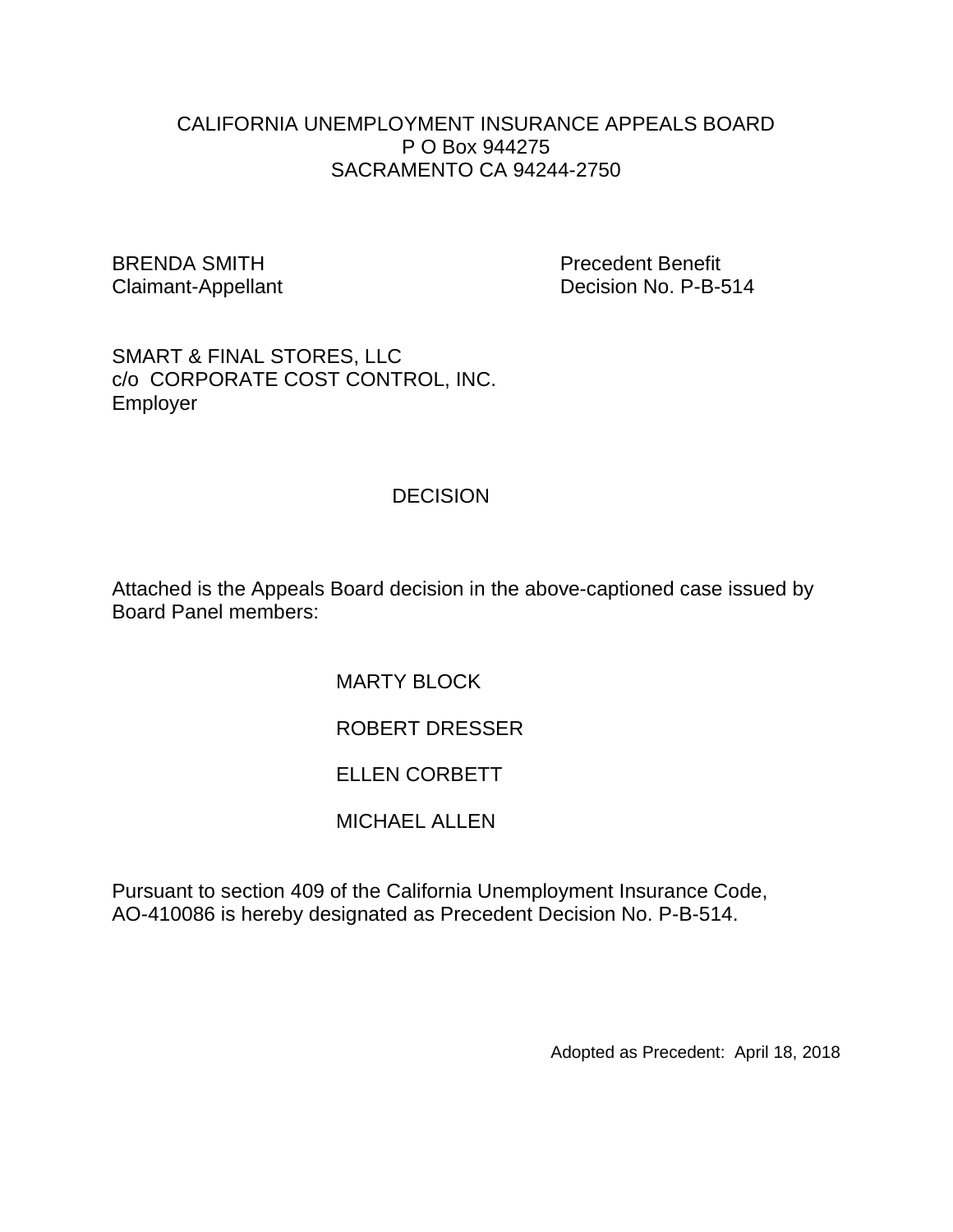#### **REV**

The claimant appealed from the decision of the administrative law judge that held the claimant disqualified for benefits under section 1256 of the Unemployment Insurance Code<sup>[1](#page-1-0)</sup> and ruled the employer's reserve account was relieved of benefit charges.

### ISSUE STATEMENT

The issue presented in this case is whether the claimant voluntarily left her most recent employment for good cause.

## FINDINGS OF FACT

Prior to filing her claim for benefits, the claimant was last employed by the employer as a key holder at a retail establishment. The claimant earned \$12.15 per hour in that position and had been employed for approximately thirteen months when she voluntarily left that employment on March 2, 2017. The claimant was 56 years of age at the time she submitted her resignation.

The claimant resigned because she was being harassed by a male assistant manager. That assistant manager would routinely confront the claimant in the workplace and, in a rude manner that demeaned and humiliated the claimant, ask her "What are you still doing here?" or make a similar inquiry to her using words to the same effect. On other occasions, that assistant manager would rudely ask the claimant: "When are you leaving?" Those inquiries were not put forward as legitimate questions concerning the claimant's work schedule, but rather as disrespectful challenges to the claimant's worth as an employee. On one day, the assistant manager directed such inquiries to the claimant three times. The inquiries were without justification or excuse. The assistant manager had access to the work schedules of the employees in the store and did not need to constantly question the claimant about her presence in the workplace. Other than making such insulting inquiries, the assistant manager seldom spoke to the claimant.

At times, that assistant manager would also stare at the claimant in a way that made the claimant uncomfortable. The assistant manager would on other

 $\overline{\phantom{a}}$ 

<span id="page-1-0"></span> $1$  Unless otherwise indicated, all code references are to the California Unemployment Insurance Code.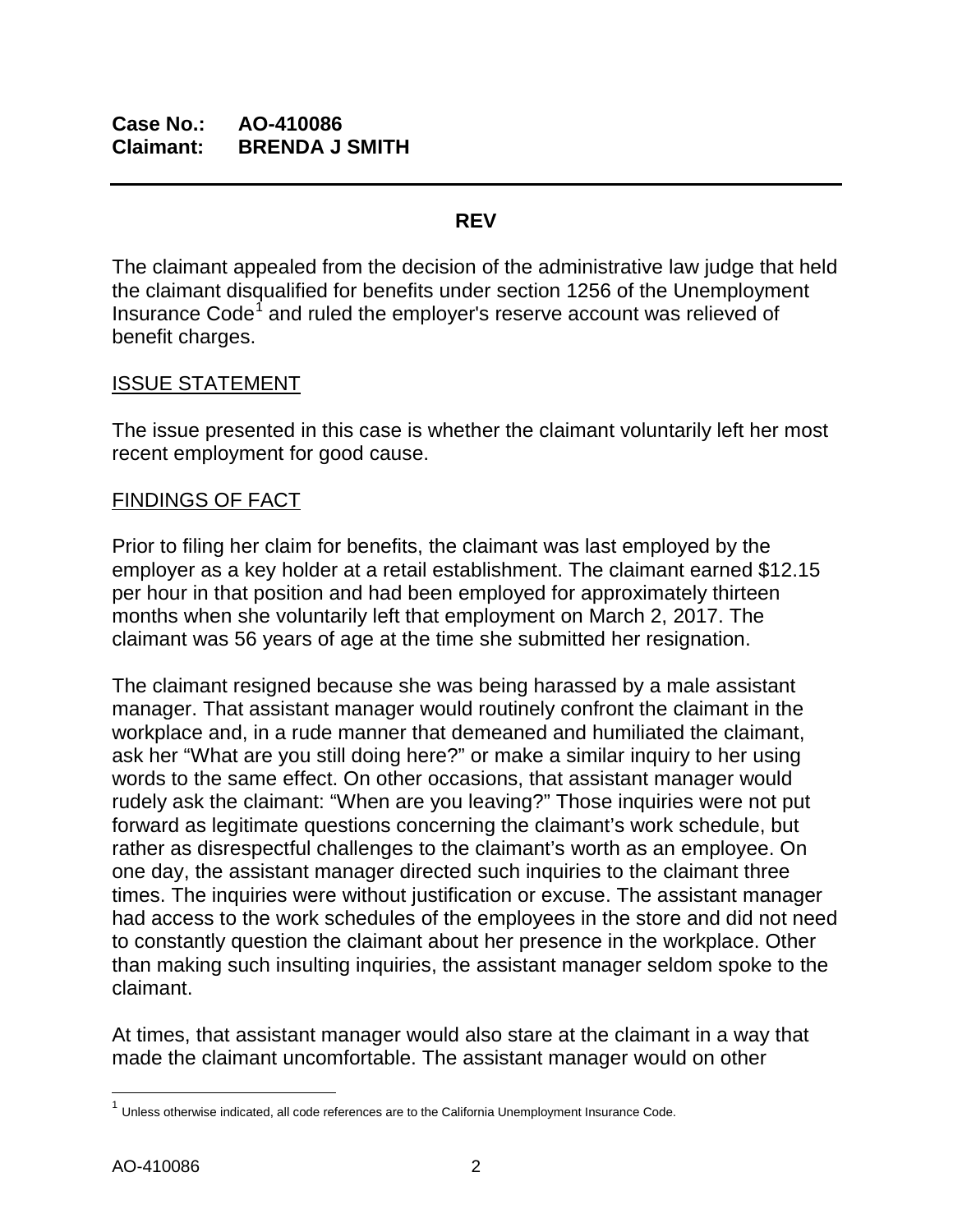occasions unfairly fail to furnish the claimant with the assistance that she was entitled to receive from him. It was not shown that the assistant manager treated any other workers in the same abusive and unfair manner that he treated the claimant.

Beginning in approximately December, 2016, the claimant repeatedly complained to the store manager about the denigrating treatment she was receiving from the assistant manager because that ill treatment was detrimentally affecting the claimant's health and well-being. The store manager initially told the claimant that the store manager spoke to the assistant manager about the claimant's concerns. No joint meetings involving the store manager, the claimant, and the assistant manager were ever convened despite the claimant's requests that such a discussion take place.

The claimant continued to be harassed and personally insulted by the assistant manager following the claimant's complaints to the store manager. The assistant manager's actions toward her left the claimant feeling bullied and belittled. That harassment continued to negatively affect the claimant's health. The claimant's interactions with the assistant manager caused the claimant to suffer headaches that required the claimant to take analgesic medication and "go to sleep" when she returned home from work.

Feeling that she could not remain on the job if she continued to receive harassment from the assistant manager, the claimant on January 20, 2017 left a voicemail complaint with the employer's human resources department concerning the claimant's ongoing problems with the assistant manager. The claimant did not receive a response from the human resources department regarding that complaint.

On February 5, 2017, the store manager was not on duty. That afternoon, the claimant appropriately informed the assistant manager of the claimant's need to soon take a lunch break because she had been on duty for nearly five hours without a break . Under the employer's rules, the claimant could be disciplined for not taking a lunch break before five work hours had elapsed. Angered by the claimant's notification, the assistant manager directed the claimant to clock out and go home without completing her work shift. The claimant complied with that directive.

The claimant resented the fact that she had been punished by the assistant manager for attempting to adhere to the employer's break rules. The claimant, therefore, on that day again complained to the employer's human resources department about the unfair treatment she had received that day from the assistant manager. The claimant on that same day also informed her store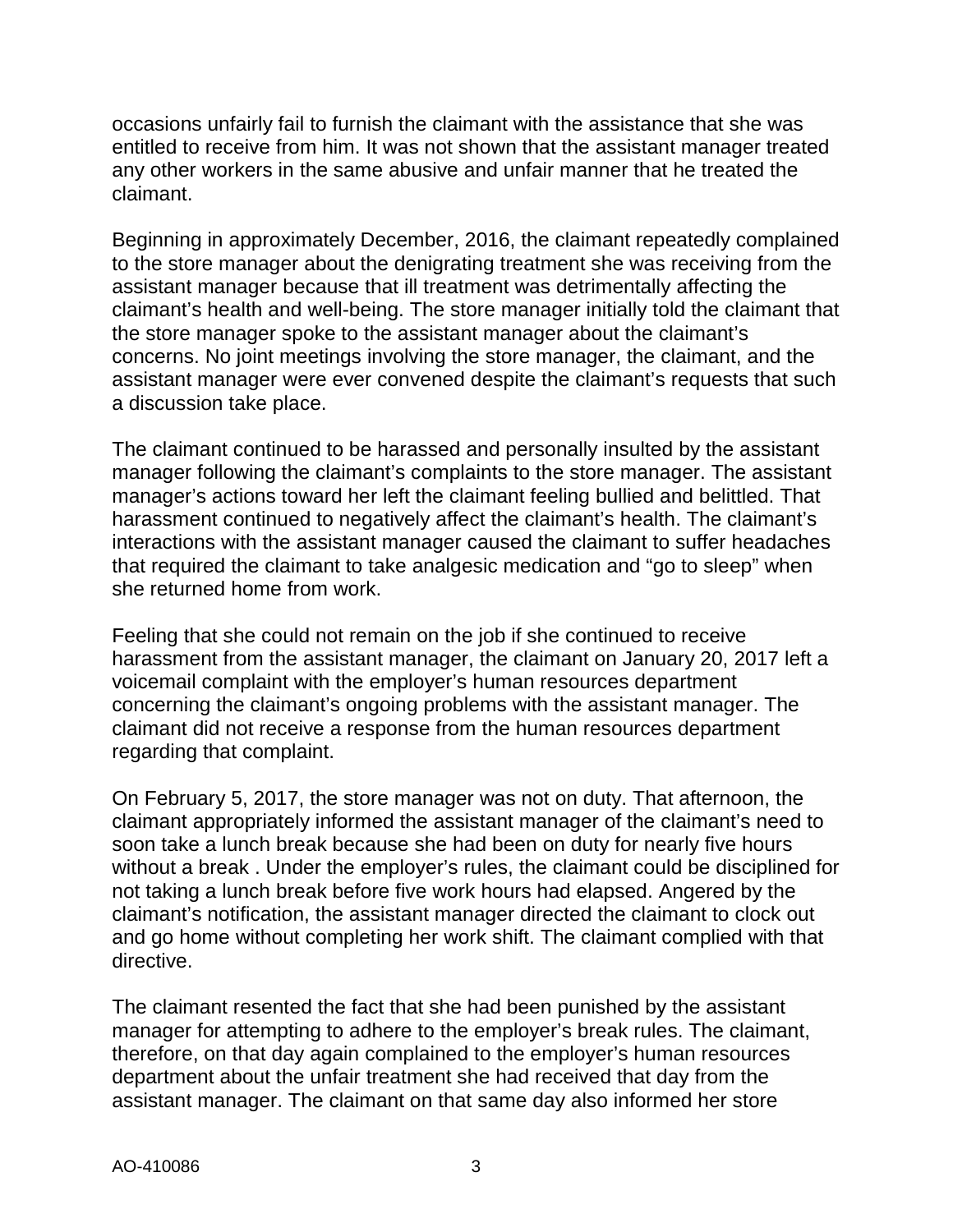manager that the claimant had complained to the human resources department about the mistreatment she had received that day from the assistant manager.

The claimant never received a response from the human resources department concerning the claimant's January 20, 2017 or February 5, 2017 complaints. The claimant's store manager admits that on or about February 10, 2017 the store manager was in contact with the human resources department concerning the claimant's February 5, 2017 complaint to the human resources department. The claimant's store manager thereafter informed the claimant that the store manager would "handle" the claimant's February 5, 2017 complaint. Subsequent to that advisement from the store manager and prior to the claimant's March 2, 2017 resignation, the claimant was not informed by the store manager or the human resources department that any steps had been taken by the employer to address the claimant's February 5, 2017 complaint. The store manager testified at the hearing that he "did not have the chance" between the time he assumed the handling of the claimant's February 5, 2017 complaint and March 2, 2017 to schedule a meeting involving himself, the claimant, and the assistant manager.

Upon the claimant's arrival at work on March 2, 2017, the assistant manager again rudely challenged the claimant's right to be in the workplace by questioning what she was doing there. The claimant again felt bullied and disrespected by the assistant manager's behavior. The claimant was "fed up" with being humiliated and treated unfairly by the assistant manager and the claimant knew that she would have to work under that assistant manager's supervision for the next three days. The claimant also concluded from the employer's failure to take effective action in response to the claimant's previous complaints that no purpose would be served by again complaining about the assistant manager. The claimant, therefore, on that day decided to immediately resign due to the demeaning treatment she continued to receive from the assistant manager. When the claimant presented her resignation note to the assistant manager on that day, the assistant manager laughed in the claimant's face.

The claimant's resignation note, dated March 2, 2017, provides as follows: "To whom it may concern. I am giving notice that I will be leaving Smart and Final immediately due to my feeling uncomfortable working with Mgr. Allan. I have been waiting on a call back from human resource since January 20, 2017. If I am not comfortable working with someone and I have told this to my manager why haven't (sic) anything been done to help this situation." Notwithstanding the fact that the claimant's resignation note named the assistant manager as the reason for the claimant's resignation, the employer did not present the assistant manager as a witness at the hearing.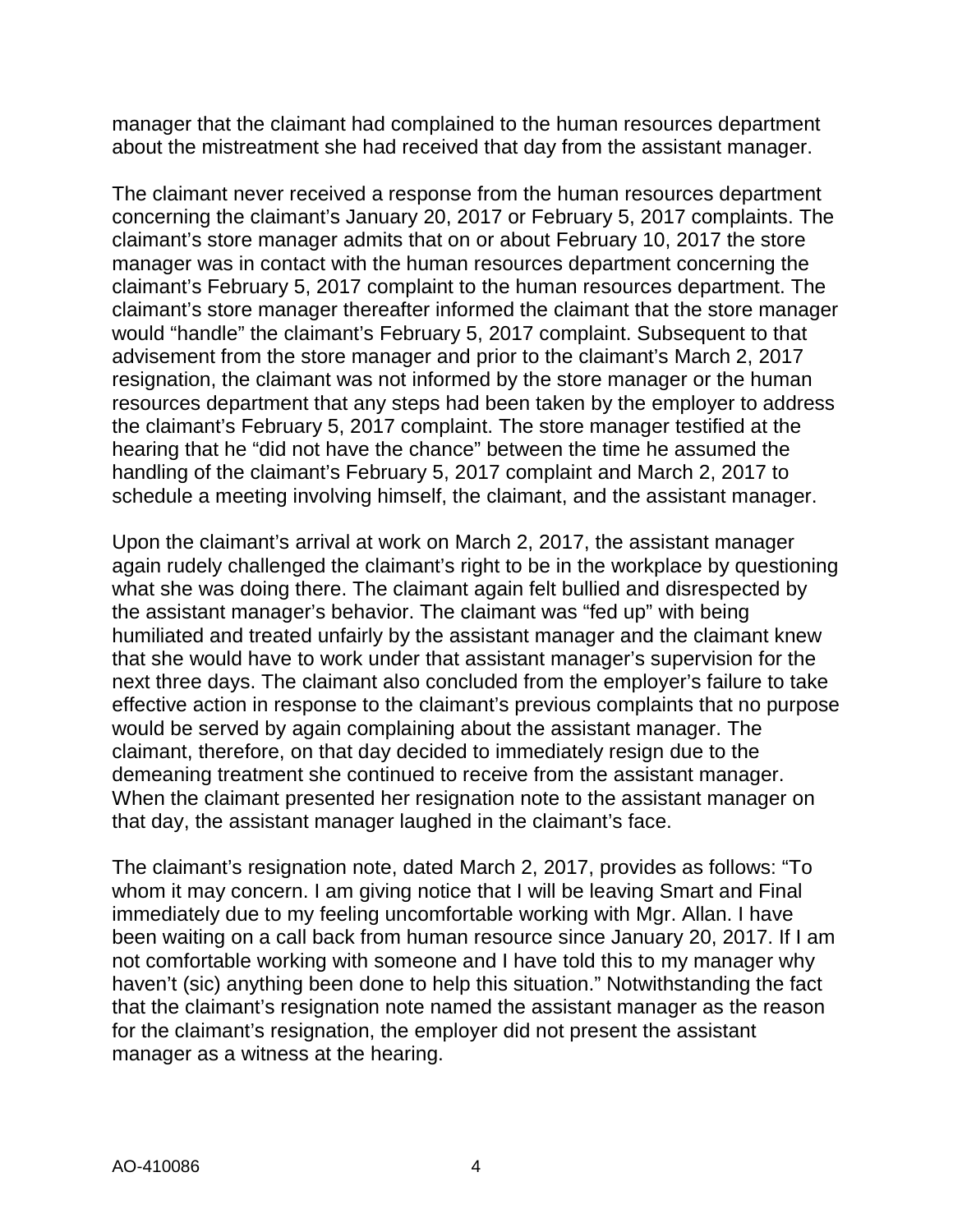When the claimant was interviewed by a representative of the Employment Development Department (EDD) concerning her reason for resigning from the employer, the claimant told that representative that the claimant had been encountering a "lot of disrespect" from an assistant manager. The claimant informed the representative that when the claimant arrived at work on March 2, 2017 she was yet again greeted with a "snide remark" from that assistant manager who looked at the claimant and once more inquired: "What are you doing here?" In that interview, the claimant also told EDD that the assistant manager was "constantly rude" to the claimant and would "talk down to her."

The claimant was familiar with the employer's transfer process inasmuch as the claimant had transferred to the store in which she last worked. The claimant transferred to that store because it was one of only two employer stores that accommodated the claimant's significant transportation limitations. The claimant believed that the only other store to which she could take public transportation was already fully staffed and not accepting new transfers. The claimant admits that she was not thinking about the possibility of a transfer during her last, upsetting encounter with the assistant manager on March 2, 2017.

The employer's disappointing lack of an effective response to the claimant's prior attempts to resolve the claimant's workplace problems was also a factor in the claimant's decision not to pursue a transfer or other alternatives to quitting before she resigned. During the three months preceding her resignation, neither the employer's human resources department nor the store manager offered the claimant a transfer or proposed any other solution to the harassment about which the claimant had complained. The claimant admits that she was by March 2, 2017 not inclined to further "bend over backwards" by any additional effort on her part to pursue a resolution to the problem since the employer was apparently unwilling to address the matter. The claimant during the hearing defended her decision to resign on March 2, 2017 as follows: "If I'm asking for help and nobody gives it to me, what else am I supposed to do?"

#### REASONS FOR DECISION

An individual is disqualified for benefits if he or she left his or her most recent work voluntarily without good cause. (Unemployment Insurance Code, section 1256.)

An employer's reserve account may be relieved of charges if the claimant left his or her most recent work voluntarily without good cause. (Unemployment Insurance Code, sections 1030 and 1032.)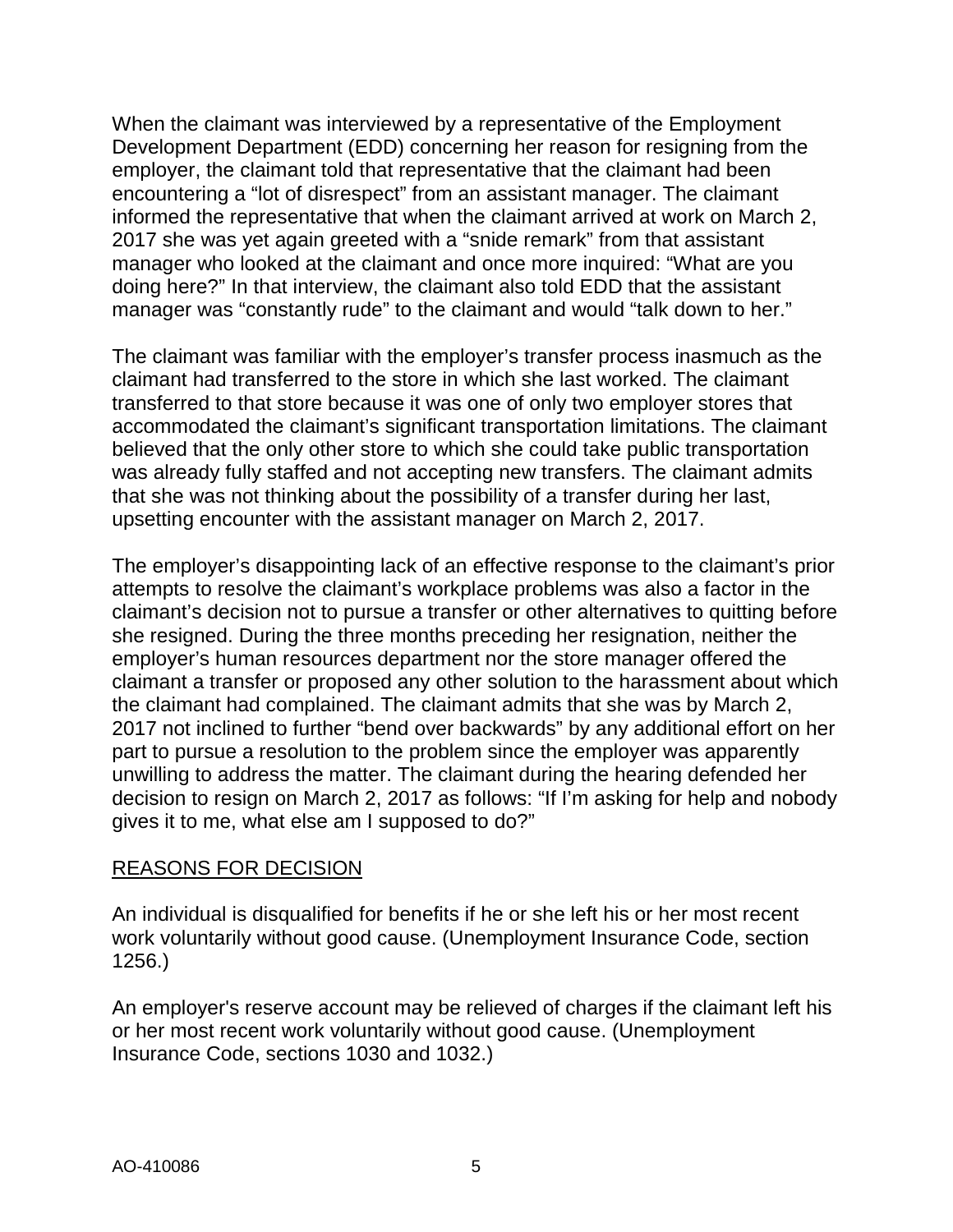The administrative law judge held the claimant disqualified for benefits under code section 1256 on the grounds that (1) the treatment that she received from the assistant manager was not so harsh as to constitute good cause for resigning, and (2) the claimant negated whatever good cause she might conceivably have had for leaving the job because she failed to satisfactorily pursue all reasonable solutions to those concerns before resigning, her prior unsuccessful complaints notwithstanding, because she had not taken the further step of requesting a transfer. Having carefully considered the record in this matter, we reach a different result on each issue.

## GOOD CAUSE

The first issue to be discussed is whether the claimant had good cause to leave the job. In this regard, we think the principles recognized in the following legal authorities are pertinent.

There is good cause for voluntarily leaving work where the facts disclose a real, substantial, and compelling reason of such nature as would cause a reasonable person genuinely desirous of retaining employment to take similar action. (Precedent Decision P-B-27.)

There is good cause for leaving work where the conditions of employment are so onerous as to constitute a threat to the physical or mental well-being of an employee, or where the actions of a supervisor are particularly harsh and oppressive. (Precedent Decision P-B-126.)

In Precedent Decision P-B-139, the claimant was subjected to verbal abuse and offensive touching by her supervisor. The appeals board found that the claimant's working conditions were intolerable and held she had good cause to quit.

Every person has, subject to the qualifications and restrictions provided by law, the right of protection from bodily restraint or harm, from personal insult, from defamation, and from injury to his personal relations. (Civil Code, section 43.)

In Precedent Decision P-B-225, the claimant left his employment because the only work available was beyond his physical and emotional capacity to perform. The appeals board held that the claimant left with good cause.

A reasonable, good faith and honest fear of harm to one's health or safety from the work environment and conditions of employment constitutes good cause for quitting. (*Rabago v. California Unemployment Insurance Appeals Board* (1978) 84 Cal.App.3d 200, 210-211.)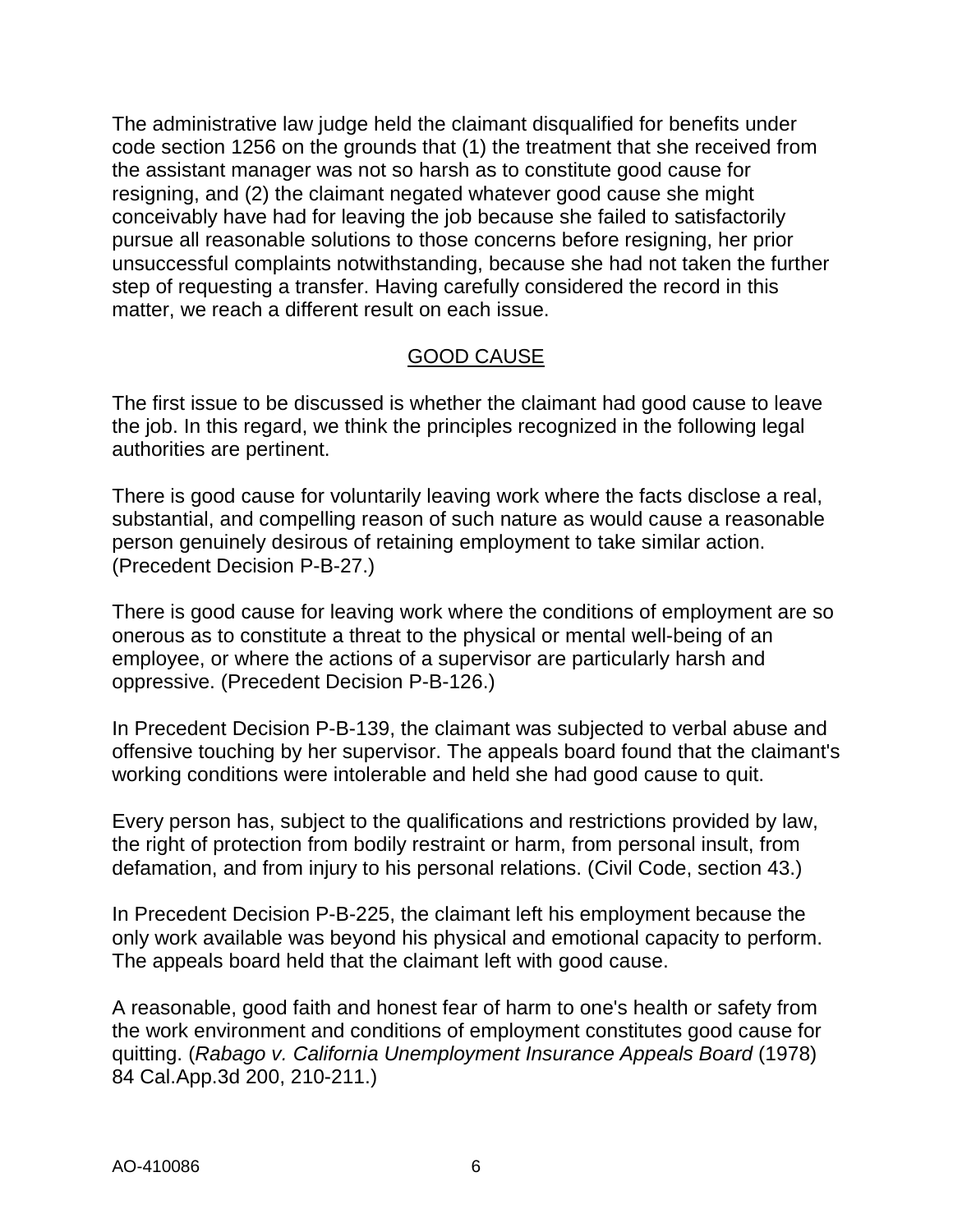The claimant in this case contends that she resigned because she suffered workplace harassment consisting of verbal abuse and unreasonably harsh treatment. Having carefully considered all of the circumstances involved and the principles announced in the above-cited authorities, we have concluded for the following reasons that an unreasonably harsh and onerous work environment was created that provided the claimant with good cause under code section 1256 for leaving the subject employment.

First, the verbal abuse to which the claimant was subjected by the assistant manager was insulting, denigrating, and intended to humiliate the claimant. While it did not entail vulgar or profane language, it belittled the 56-year-old claimant without justification. The above-cited authorities confirm that every worker is entitled to a reasonable level of respect in the workplace. It is one thing for a supervisor to legitimately inquire about a subordinate employee's work schedule, but it is quite another thing for a supervisor to routinely and rudely question a subordinate employee about the employee's work schedule in a manner that clearly implies that the employee has no value to the employer's business operation. By impugning the worth of the claimant as an employee, the assistant manager intentionally deprecated the claimant's dignity for the purpose of ridiculing her. We believe that a reasonable person receiving the same ill treatment would find it to be unacceptably harsh and abusive. We also think that any question as to the tone and tenor of the assistant manager's inquiries to the claimant concerning her presence in the workplace is resolved by the fact that the assistant manager laughed in her face as she submitted her resignation. We thus find that the assistant manager's inquiries to the claimant were purposefully and needlessly disrespectful, demeaning, and insulting to the extent of representing verbal abuse that pursuant to Precedent Decision P-B-27, Precedent Decision P-B-126, Precedent Decision P-B-139, and Civil Code section 43 provided the claimant with good cause for resigning.

Second, the verbal abuse of the claimant was essentially constant in that it occurred on virtually every occasion that the claimant worked with the assistant manager. Indeed, on at least one day it happened three times. Moreover, the denigrating effect of that verbal abuse was effectively amplified by the fact that the assistant manager seldom otherwise spoke to the claimant. The constancy of the harassment gradually eroded the claimant's patience and her ability to withstand such abuse.

Third, the harassment that the claimant received from the assistant manager deleteriously affected her physical and mental well-being. We believe it would have so affected a reasonably prudent individual who was required to deal with the same harsh treatment. After leaving work, the claimant would take analgesic medication and attempt to "go to sleep" because she was upset by her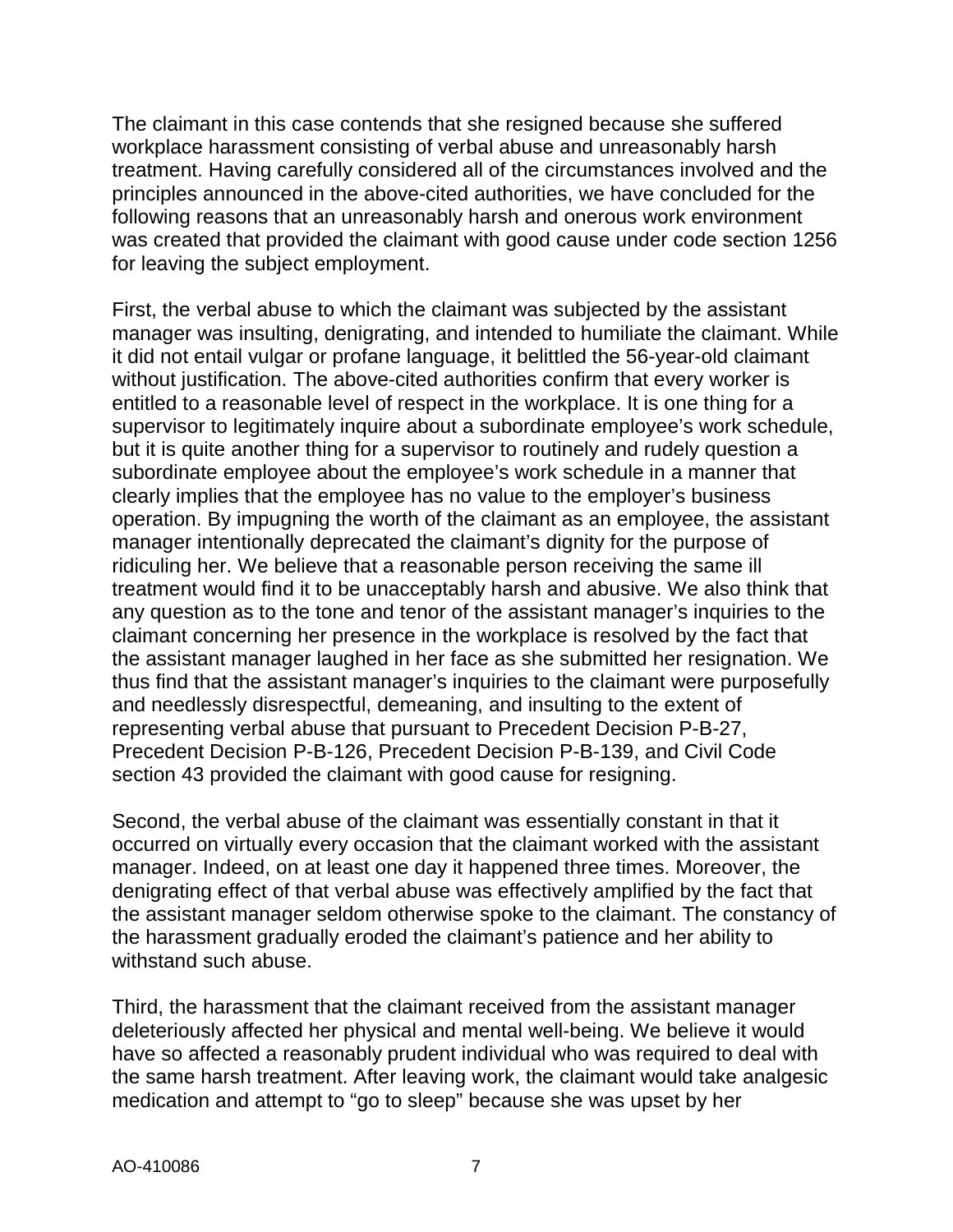encounters with the assistant manager. The negative effect of that harassment on her health thus, in itself, furnished the claimant with good cause for leaving the job pursuant to Precedent Decision P-B-27, Precedent Decision 126, and *Rabago v. California Unemployment Insurance Appeals Board* (1978) 84 Cal.App.3d 200.

Fourth, the demoralizing effect of the harassment on the claimant reached the point where she was so "fed up" with such humiliation that she no longer had the emotional capacity needed to perform her job duties. That factor, in itself, also supplied the claimant with good cause for leaving the job pursuant to Precedent Decision P-B-225.

Fifth, the unfair treatment that the claimant received from the assistant manager on February 5, 2017 and other occasions further exhibited the animus that the assistant manager inexplicably harbored toward the claimant and displayed in his interactions with her. That unwarranted and detrimental differential treatment constituted, in itself, an unreasonably harsh work environment that also afforded the claimant good cause for resigning pursuant to Precedent Decision P-B-27 and Precedent Decision P-B-126.

For the reasons described above, we have concluded that the claimant voluntarily left the subject employment for reasons that comprise good cause within the meaning of code section 1256.

## NEGATION

The second issue to be discussed is whether the claimant negated the good cause she had for leaving the job by failing to pursue a transfer or additional remedial measures before she quit, notwithstanding the employer's lack of response to the claimant's prior complaints. In this regard, we think the principles recognized in the following legal authorities are pertinent.

Good cause for leaving employment may be negated if the claimant failed to give the employer an opportunity to resolve the claimant's dissatisfactions by complaining about them. (Precedent Decision P-B-8.)

Where a claimant has quit employment with good cause, the burden is on the employer or the Employment Development Department to show that the claimant negated his or her good cause for leaving. (Evidence Code, sections 500 and  $521.$  $521.$  $521.$ <sup>2</sup>

 $\overline{a}$ 

<span id="page-7-0"></span> $2$  Evidence Code section 500 provides: "Except as otherwise provided by law, a party has the burden of proof as to each fact the existence or nonexistence of which is essential to the claim for relief or defense that he is asserting." Evidence Code section 521 provides: "The party claiming that a person did not exercise a requisite degree of care has the burden of proof on that issue."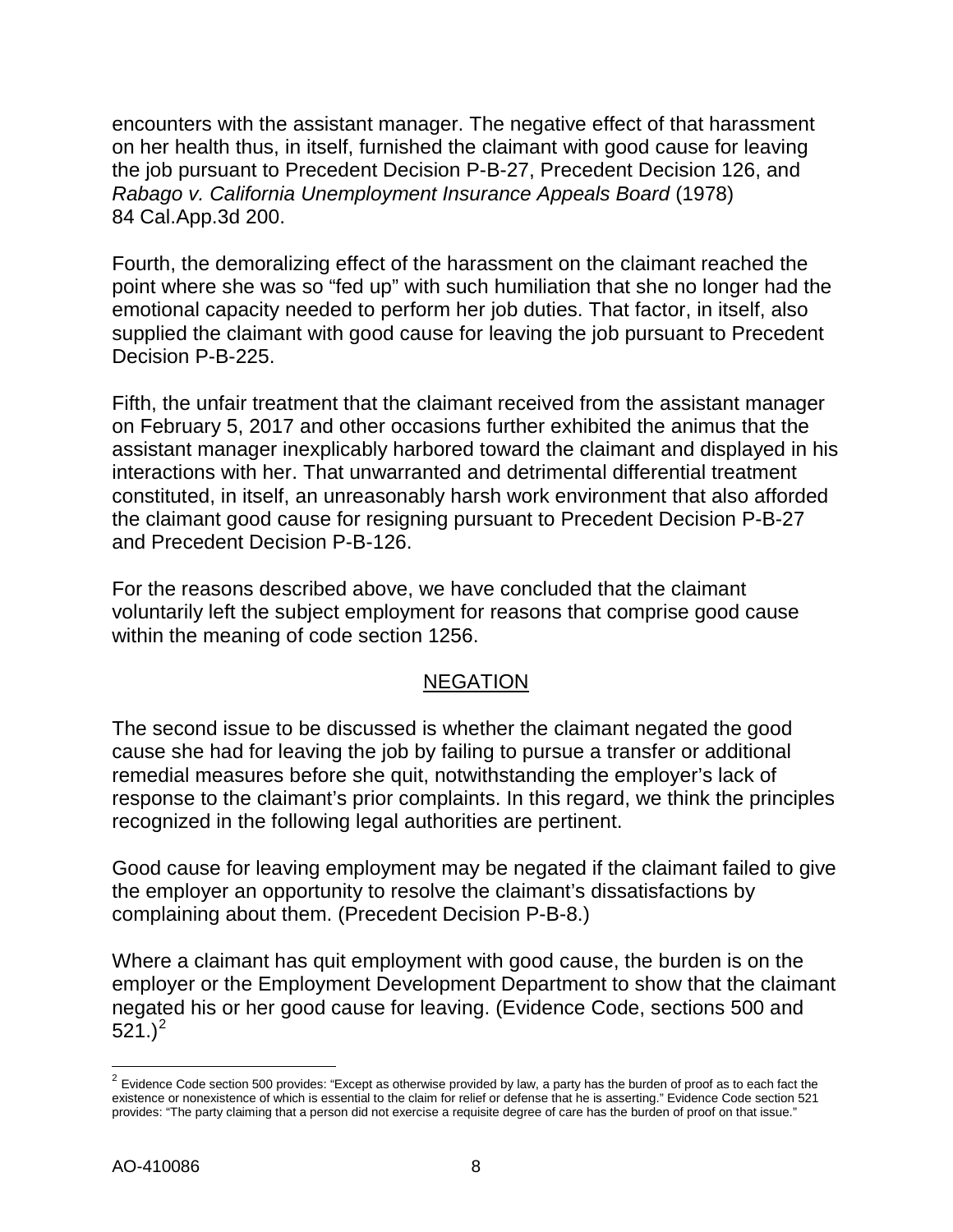An individual who quits without attempting to resolve the work-related dissatisfactions that prompted the leaving is disqualified for benefits. This rule does not require that all possible remedies be exhausted. It is sufficient that the claimant made a reasonable effort to resolve his or her dissatisfactions. (Precedent Decision P-B-457.) In Precedent Decision P-B-457, the claimant voluntarily left his employment after the employer continued unauthorized deductions from his pay despite the claimant's repeated complaints to the owner and payroll authority. The appeals board held the claimant had made sufficient efforts to resolve the problem and was entitled to quit without engaging in further remedial efforts.

The failure of a claimant to request a leave of absence negates good cause for leaving work if the claimant was offered a leave, or knew, or should have known, of an established leave policy, and an effort to preserve the employment appeared reasonable in the circumstances. (Precedent Decision P-B-256.) In Precedent Decision P-B-256, the employer had an established leave of absence policy, of which the claimant was aware. The claimant did not formally request a leave of absence, but fully advised the employer of the reasons for leaving. Despite that advisement from the claimant, the employer did not offer the claimant a leave of absence. The Appeals Board held the claimant did not negate her good cause for leaving by failing to request a leave of absence.

Although good cause for leaving work may be negated by a claimant's failure to request a leave of absence, if a claimant is unaware that a leave of absence is available and the employer fails to offer such a leave after learning of the claimant's problems, the failure of the claimant to request a leave is excused. (Precedent Decisions P-B-94 and P-B-246.)

An individual who, without good cause, refuses to accept or fails to request a transfer to a different job with the employer negates what good cause exists for leaving employment. (Precedent Decisions P-B-232 and P-B-287.)

The above-cited authorities confirm that the unemployment insurance law generally requires a claimant to inform the employer of the claimant's concerns and permit the employer a reasonable opportunity to remedy those concerns before the claimant voluntarily leaves the job due to such concerns. The question often arises, however, as to how far a claimant must go in pursuing alternatives to quitting before the claimant can be adjudged to have done enough to justify quitting.

In addition to an employer having the general burden under the Evidence Code to show that a claimant in some way negated the claimant's good cause for leaving the employment, Precedent Decision P-B-457, Precedent Decision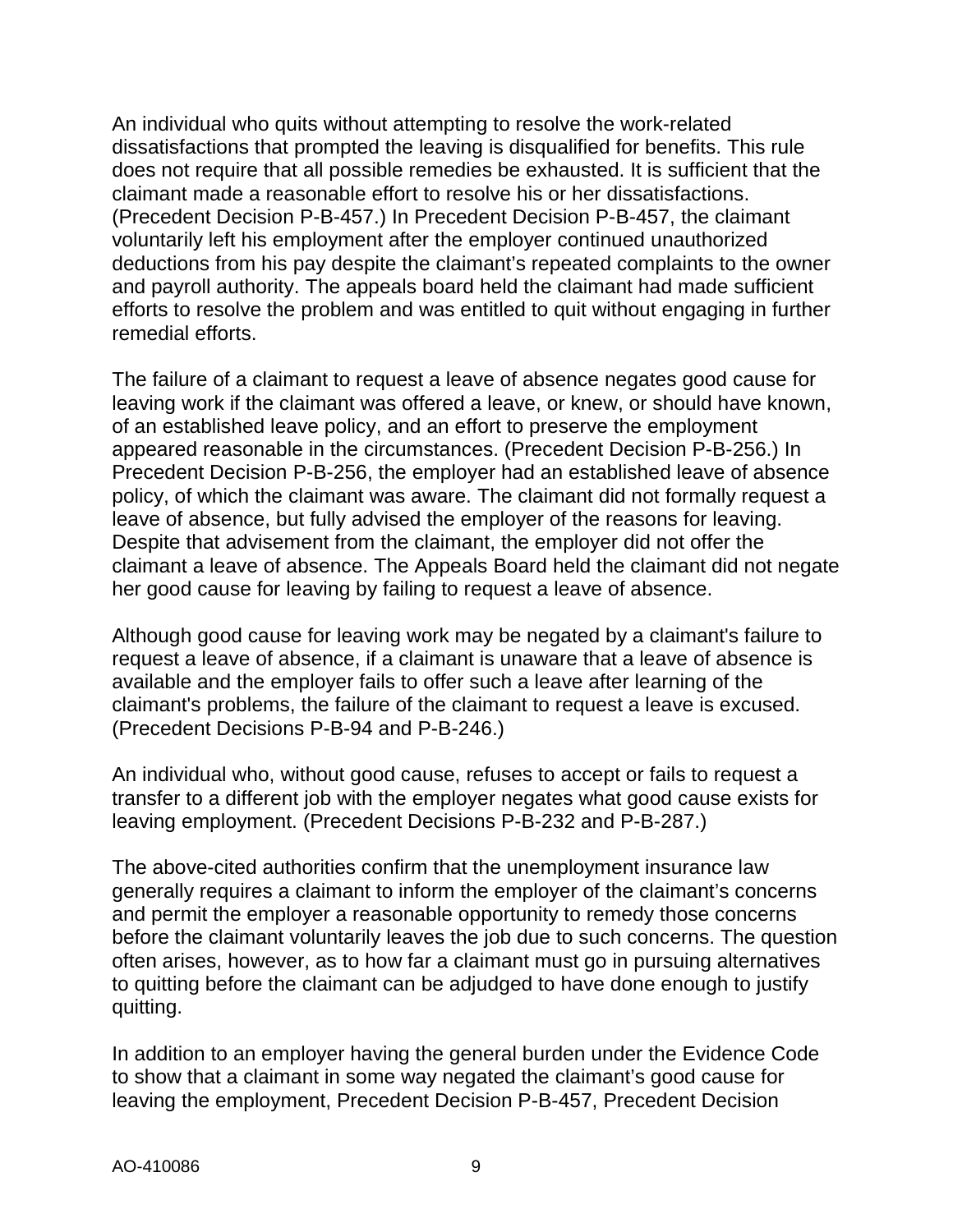P-B-94, Precedent Decision P-B-246, and Precedent Decision P-B-256 recognize that an employer has an obligation to address properly raised employee complaints and concerns. Once an employee initiates a reasonable effort to resolve a work-related problem by requesting assistance from appropriate employer authorities or notifying those authorities of the problem that exists, it is clear that the employer has a responsibility to promptly and diligently address the matter. A failure by the employer to take such action relieves the employee of the obligation to make further inquiries or requests before leaving the job insofar as the unemployment insurance law is concerned.

Both the claimant and the employer, therefore, have responsibilities regarding the resolution of a hostile work environment problem. The claimant is obligated to give the employer an opportunity to address the problem and the employer is then obligated to promptly respond to the problem in a reasonable manner. The adjudicatory challenge is to determine when the burden for addressing the problem shifts from the claimant to the employer. Meeting that challenge obviously depends upon the facts involved in each individual case, but we think this case indicates that further guidance on this topic is warranted. Indeed, although the facts of this case appear to bring it within the purview of Precedent Decision P-B-457, the appealed decision neither referred to that precedent nor followed its holding. We accordingly consider it appropriate to more specifically address this issue in the context of the facts presented by this case.

In this case, the claimant over the course of approximately three months repeatedly complained to her store manager and the employer's human resources department about the harassment she was receiving from the assistant manager. Those complaints, however, proved to be utterly unavailing. The employer's human resources department failed to ever provide the claimant with any direct response to the claimant's January 20, 2017 and February 5, 2017 complaints. Instead, that human resources department apparently turned the "handling" of the claimant's February 5, 2017 complaint over to the very same individual, the claimant's store manager, to whom the claimant had already been unsuccessfully complaining about the harassment for at least two months. That store manager thereafter took no meaningful action concerning the complaint before the claimant resigned nearly a month later. The store manager's contention that he "did not get the chance" to act on the claimant's February 5, 2017 complaint before the claimant resigned on March 2, 2017 is manifestly unpersuasive.

It is recognized that an employer's efforts to resolve an employee complaint or concern may often require significant time while the matter is investigated and an exploration of potential solutions proceeds. If informed of those efforts, the employee involved may properly be expected to be reasonably patient and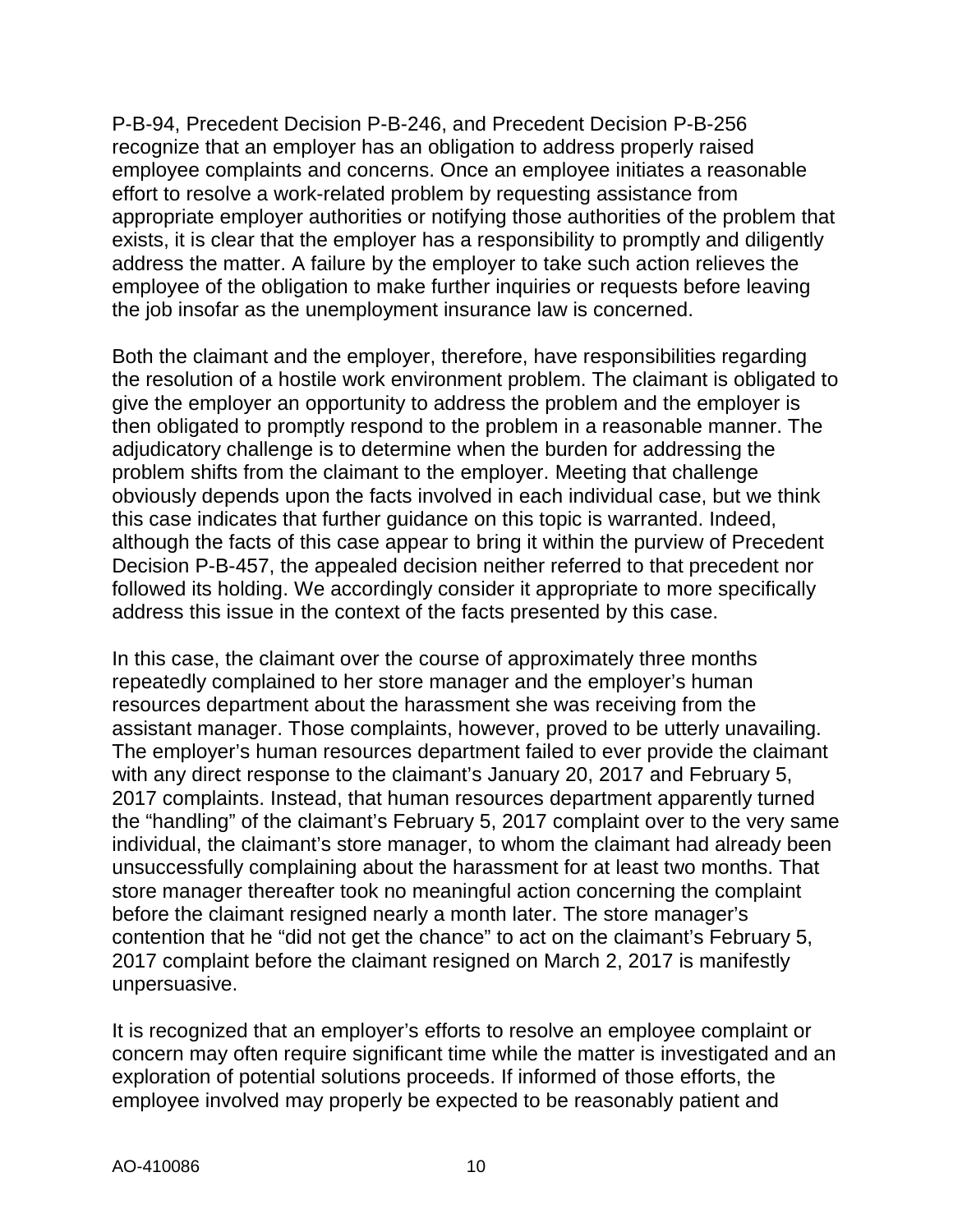cooperative while those efforts were underway. An employee who was aware of such corrective efforts by the employer and who precipitately quit without allowing those efforts by the employer a fair opportunity to resolve the employee's concerns might appropriately be held to have negated whatever good cause that employee might otherwise have had for leaving the job by failing to give the employer's remedial efforts a chance to succeed.

That is not, however, what happened in this case. Despite the claimant's multiple complaints over several months, this employer did essentially nothing to address the problem. The claimant's manager never convened a meeting involving the claimant and the assistant manager, the human resources department neither responded directly to the claimant concerning the claimant's January 20, 2017 and February 5, 2017 complaints nor undertook effective steps to address those complaints, and the claimant's manager did not take any meaningful steps to deal with the claimant's February 5, 2017 complaint after he accepted responsibility for "handling" it. The employer did not respond to the claimant's complaints in a prompt or reasonable manner and the employer cannot fairly contend that the claimant was lax or irresponsible in her efforts to solve the harassment problem. The employer thus failed to sustain its burden of showing that the claimant negated the good cause that the claimant possessed for leaving the employment.

The claimant's multiple harassment complaints to multiple employer authorities over the course of multiple months clearly represented a reasonable effort by the claimant to resolve her workplace problem. The burden for resolving that problem had thus shifted to the employer by the time of the claimant's resignation. The employer clearly failed to satisfy that burden by neglecting to punctually and diligently address those complaints. The employer's failure to promptly and reasonably address the claimant's complaints in a meaningful way relieved the claimant of the responsibility to pursue further remedies through the employer for resolving those complaints before the claimant resigned. Accordingly, the claimant's failure to request a transfer or additional assistance from the employer before she quit did not negate the good cause that the claimant had for leaving the job.

Inasmuch as the claimant had good cause for leaving the subject employment under code section 1256 and that good cause was not negated by a failure on the part of the claimant to pursue a reasonable solution to her job-related concerns before she resigned, the claimant is not subject to benefit disqualification under that provision. It follows that the employer's reserve account is not entitled to relief from benefit charges.